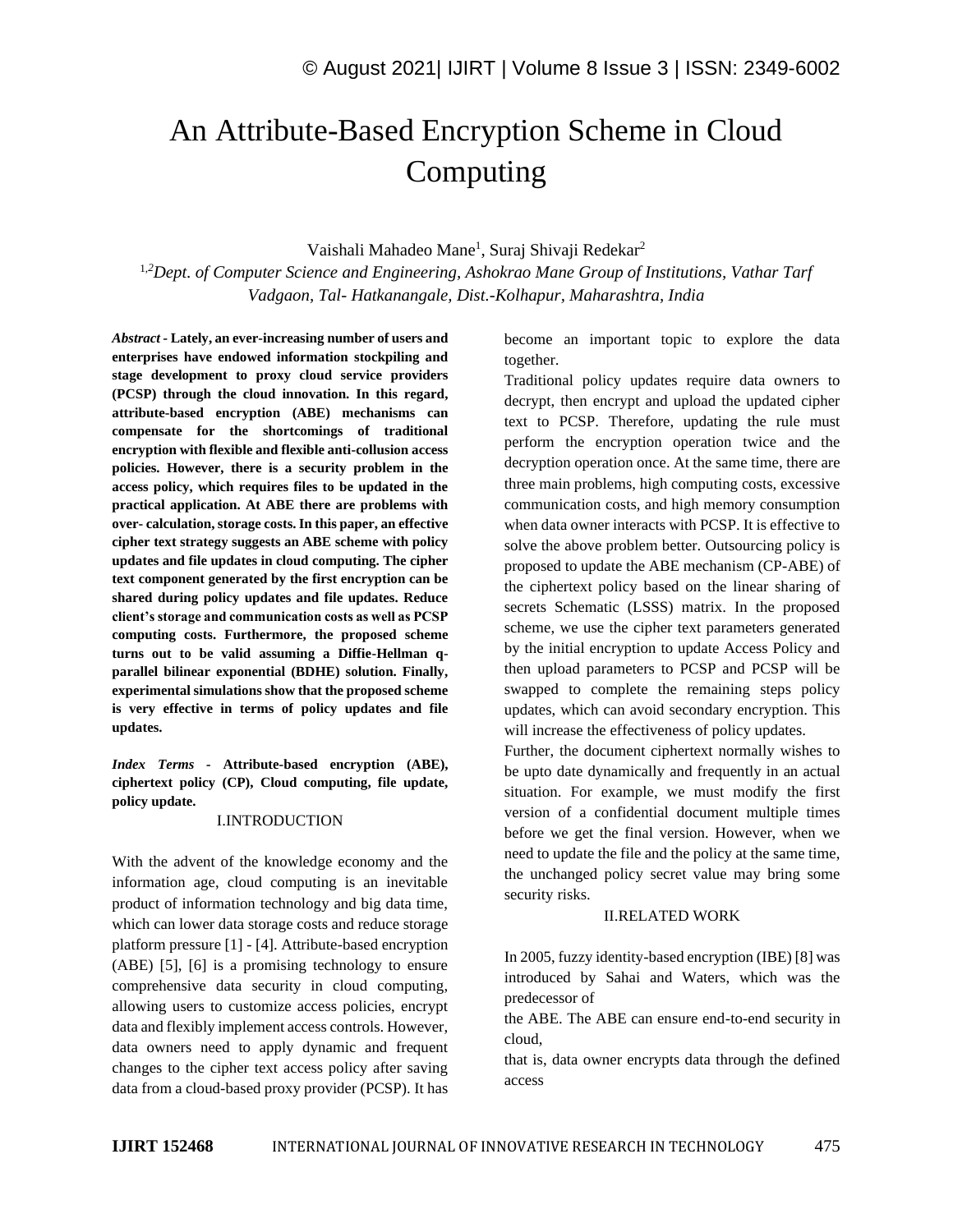policy and uploads to the PCSP. The ciphertext associated with access policy can be decrypted if and only if there is a "match" between the users' attributes and access policy. Later, the ABE is divided into two categories, ciphertext-policy ABE (CP-ABE) [9]–[11] and key-policy ABE(KP-ABE) [12]. In the CP-ABE mechanism, the entire ciphertext will only be saved in the PCSP, and the local need not to back up it, which is more suitable for cloud environment. If we implement policy update in the CP-ABE mechanism, data owner generally decrypts the ciphertext, and reencrypts the plaintext with the update access policy, and then, uploads the updated ciphertext to the PCSP. However, it not only causes a large amount of computational and communication costs, but also leads the PCSP to have a large storage load. To better solve the aforementioned problems, some of the ABE schemes for the dynamic policy update have been proposed. For example, Goyal et al. [12] studied how to reduce the communication and computational costs and implement key policy updates. Sahai et al. [13] adopted the ciphertext authorization method to complete the policy update. However, those methods cannot satisfy the integrity and security, because the key update and ciphertext update are limited by the old access policy. Yang et al. [14] proposed a verifiable strategy update outsourcing model in the D-ABE mechanism [15], which converts the access structure into Lewko form (LSSS matrix [16]). Thus, it reduces the size of the ciphertext set by the conversion of the access policy and improves the efficiency of encryption and decryption. Belguith et al. [17] proposed an efficient access policy update scheme based on the key policy attribute and can also capture the attribute addition of the access policy. However, data owner needs to generate the whole of the updated ciphertext. Then, Huang et al. [18] proposed an access control scheme using the ciphertext update and computation outsourcing in the field of IoT fog computing. However, it needs multiple policies to finish the encryption and policy update. And the computational cost is high for data owner. Later, Ying et al. [19] proposed a lightweight personal health record (PHR) system based on the CP-ABE strategy update. In this scheme, PHRs owners only need to generate an updating key, then upload it to the CSP instead of retrieving the entire ciphertexts. However, the PCSP needs to identify and process the updated

ciphertext components, which increases the computing overhead of the PCSP

## III.PROPOSED SYSTEM

Our project proposes an efficient CP-ABE scheme for policy update and file update based on the LSSS matrix access structure, which can improve the efficiency of the policy update and realize file update dynamically. Meanwhile, this scheme solves some potential security problems when we need to update the file and policy. The main contributions of project are as follows.

1) Based on an outsourcing model, this article gives an efficient policy update scheme where the PCSP undertakes the major work of the policy update. In this method, the data owner takes advantage of the initial encryption information to generate update parameters that do not require redundant encryption to be performed. It aims to reduce the computing cost of data owner, communication expense, and storage consumption of the PCSP.

2) It shows a new file update scheme, which avoids the security risks caused by the invariable secret value of the access policy during the file update and policy update. It will enhance the security of the whole scheme in practical applications and reduce the computational overhead of the data owner.

3) It avoids the duplication of files on PCSP by calculating hash value using MD-5.

4) It gives the permission to access the file for a particular time given by data owner.

5) It avoids the shoulder surfing to provide better security.

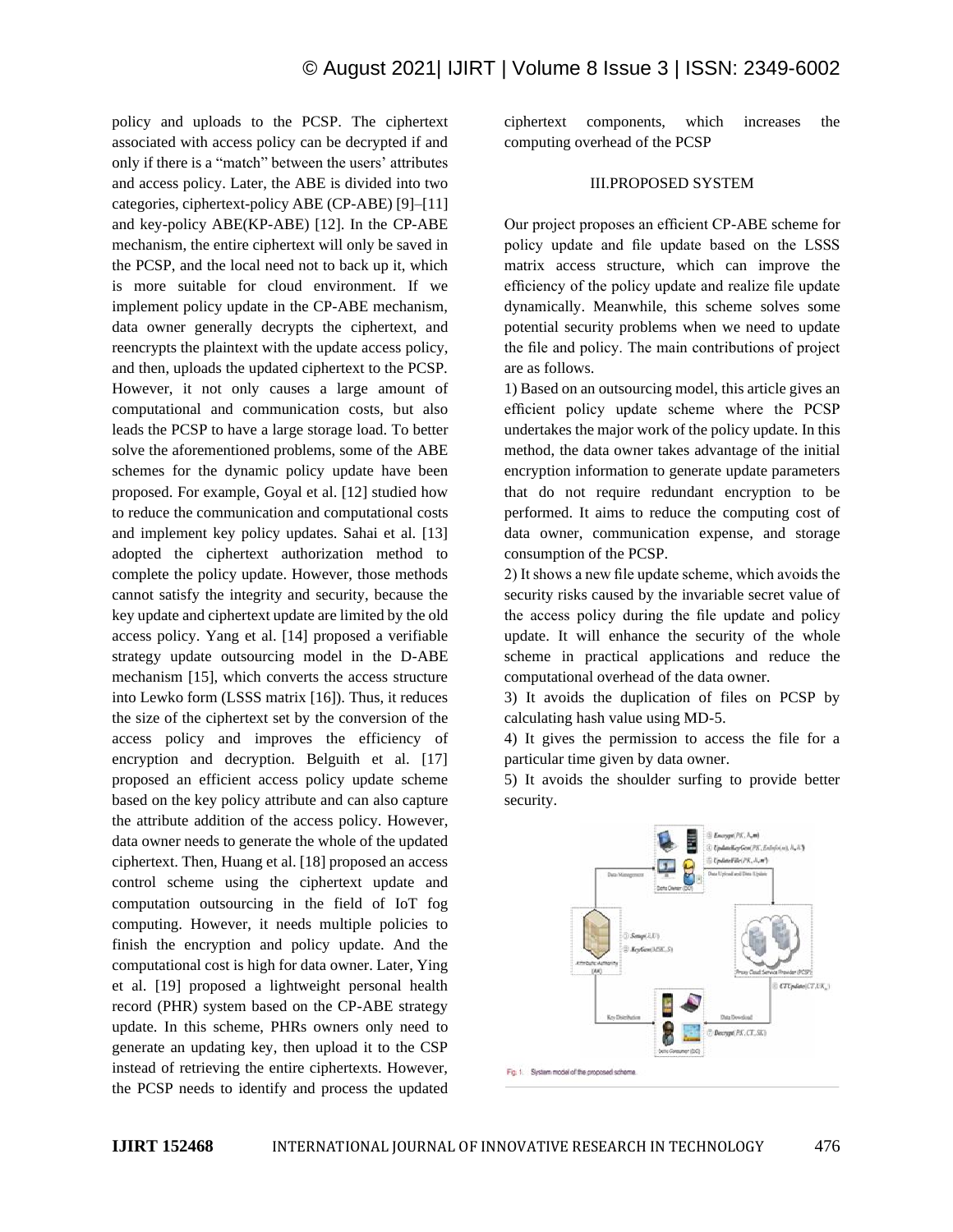# IV.PERFORMANCE ANALYSIS

To validate theoretical analysis presented in previous sub section we implement scheme using by using ASP .NET MVC C# .NET on the Windows 10 with Intel Core processor at 3.40 GHz and 4.00-GB RAM and deploy on IIS server.

In this section, we analyze and compare the encryption time, decryption time, and policy update time between our scheme and the PU-CP-ABE scheme using following Figs. However, our theme is made by adopting the improved encryption and decryption operations.



Comparisons between our scheme and the PU-CP-ABE scheme. (a) Comparison of the encryption time cost

As illustrated in Fig. a, the period of time of the encryption operation is clearly but the PU-CP-ABE theme.



Comparisons between our scheme and the PU-CP-ABE scheme. (b) Comparison of the decryption time cost

In Fig. b, with the rise of the quantity of attributes, the

coding time of our theme is gradually higher than the PU-CP-ABE scheme.

## V.CONCLUSION

An effective CP-ABE scheme, it can support policy updates and file updates in cloud computing. The policy update is obtained by using the initial encrypted data to generate update parameters. It can effectively reduce the communication cost, storage cost and calculation cost of the system. At the same time, a file update model has been constructed to improve system security and reduce the calculation cost of data owners. In addition, we prove the recommendation under the assumption that q-parallel BDHE is judged, this scheme is safe. In addition, the proposed system raises some interesting open questions. For example, how to further reduce the time cost of file update and how to use blockchain technology to solve strategy update and file update.

#### VI.ACKNOWLEDGMENT

We are thankful to those people who help us a lot in making of this paper. This will help us to grow both academically and professionally.

## VII.REFERENCES

- [1] R. Li et al., "A lightweight secure data sharing scheme for mobile cloud computing," IEEE Trans. Cloud Comput., vol. 6, no. 2, pp. 344–357, Apr./Jun. 2018.
- [2] J. Li et al., "Industrial Internet: A survey on the enabling technologies, applications, and challenges," IEEE Commun. Surv. Tuts., vol. 19, no. 3, pp. 1504–1526, Thirdquarter 2017.
- [3] H. Qiu et al., "A user-centric data protection method for cloud storage based on invertible DWT," IEEE Trans. Cloud Comput., to be published, doi: 10.1109/TCC.2019.2911679.
- [4] J. Li, L. Huang, and Z. Ming, "Computation partitioning for mobile cloud computing in big data environment," IEEE Trans. Ind. Inform., vol. 13, no. 4, pp. 2009–2018, Aug. 2017.
- [5] H. Xiong and J. Sun, "Verifiable and exculpable outsourced attribute-based encryption for access control in cloud computing," IEEE Trans.